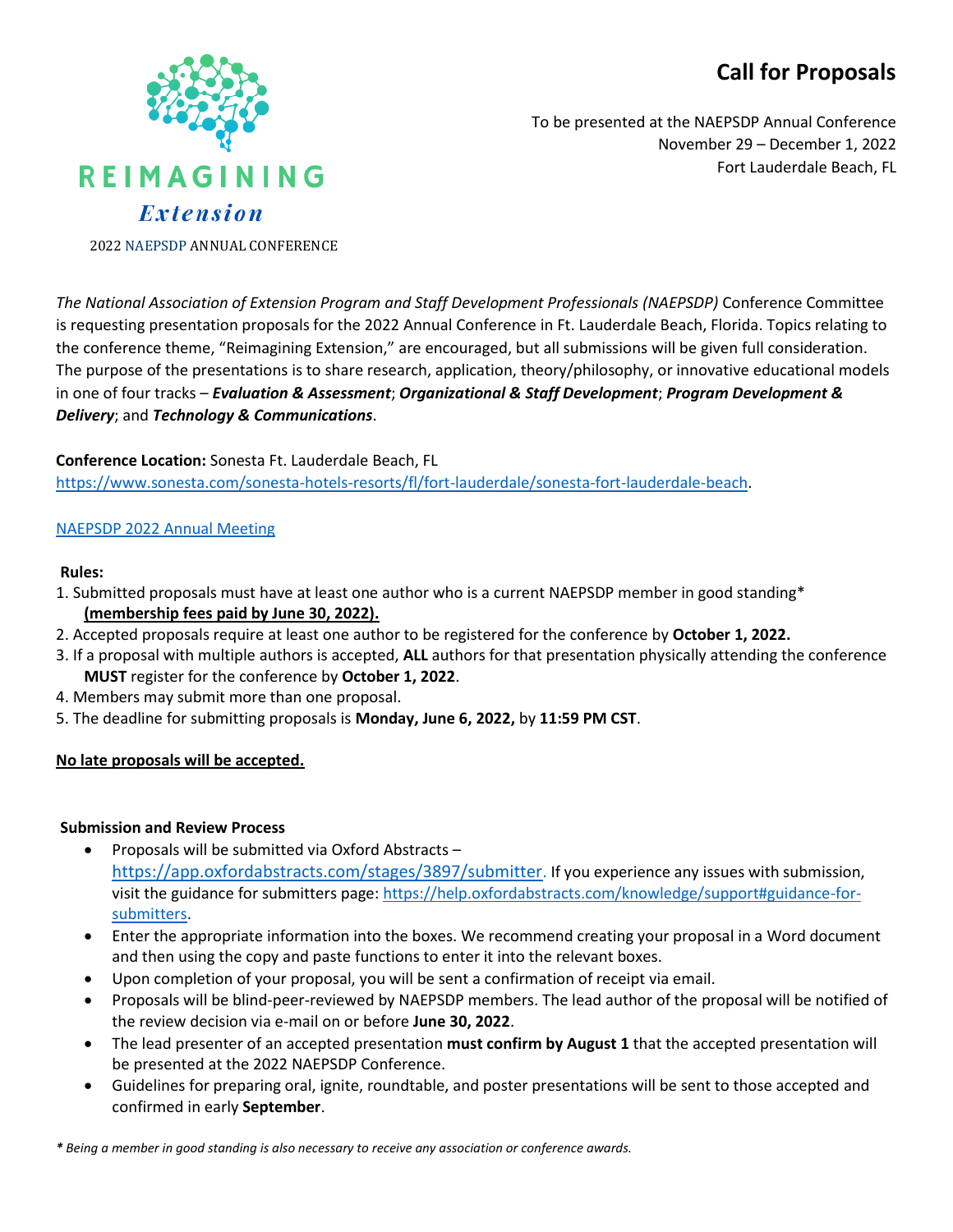# **Submission Options and Descriptions\* Oral Presentation**

*1000 word limit* 

#### **Workshop** *1000 word limit*

**Ignite Presentation**  *1000 word limit*

# **Poster Presentation**

*1000 word limit*

#### **Roundtable**

*1000 word limit* 

*Note: No electricity or AV will be provided for the Roundtable/Share Fair. You are welcome to use your own laptop (on battery power) at your roundtable discussion.* 

45 minutes (including Q&A) Presentations on topics and issues of interest, which may include explorations of best practices, model programs, case studies, theory building, research findings, pedagogy, etc.

90 minutes (with a break after 45 minutes) Workshops on topics and issues of interest, which may include explorations of best practices, model programs, case studies, theory building, research findings, pedagogy, etc. What sets a workshop apart is there must be a hand-on component for the attendees to engage in. The proposal must include methods/description of engagement, as well as benefits and implications for the attendees.

5 minutes; 20 slides (maximum) Slideshow must automatically advance. A video sample will be required as part of the proposal.

### 60 minutes

A great opportunity for all conference attendees, but may be of particular interest to graduate students as a way to present their research without the stress of a full-blown oral presentation. This is a competitive session with a cash award – best student poster and best professional poster.

# 90 minutes

The roundtable format is designed for engaging and stimulating small group discussions on relevant topics and sharing new ideas. This format is an excellent venue for getting targeted feedback and meeting colleagues with common interests. The presenter(s) frames the topic, poses questions, and facilitates a discussion with participants joining the table. Roundtables will occur simultaneously in a room filled with as many as 20 tables. Approximately every 20 minutes a bell will ring allowing participants the opportunity to move to another roundtable or remain where they are. To maximize participation, no concurrent sessions are scheduled during the roundtable session.

\* Authors may select alternative submission options.